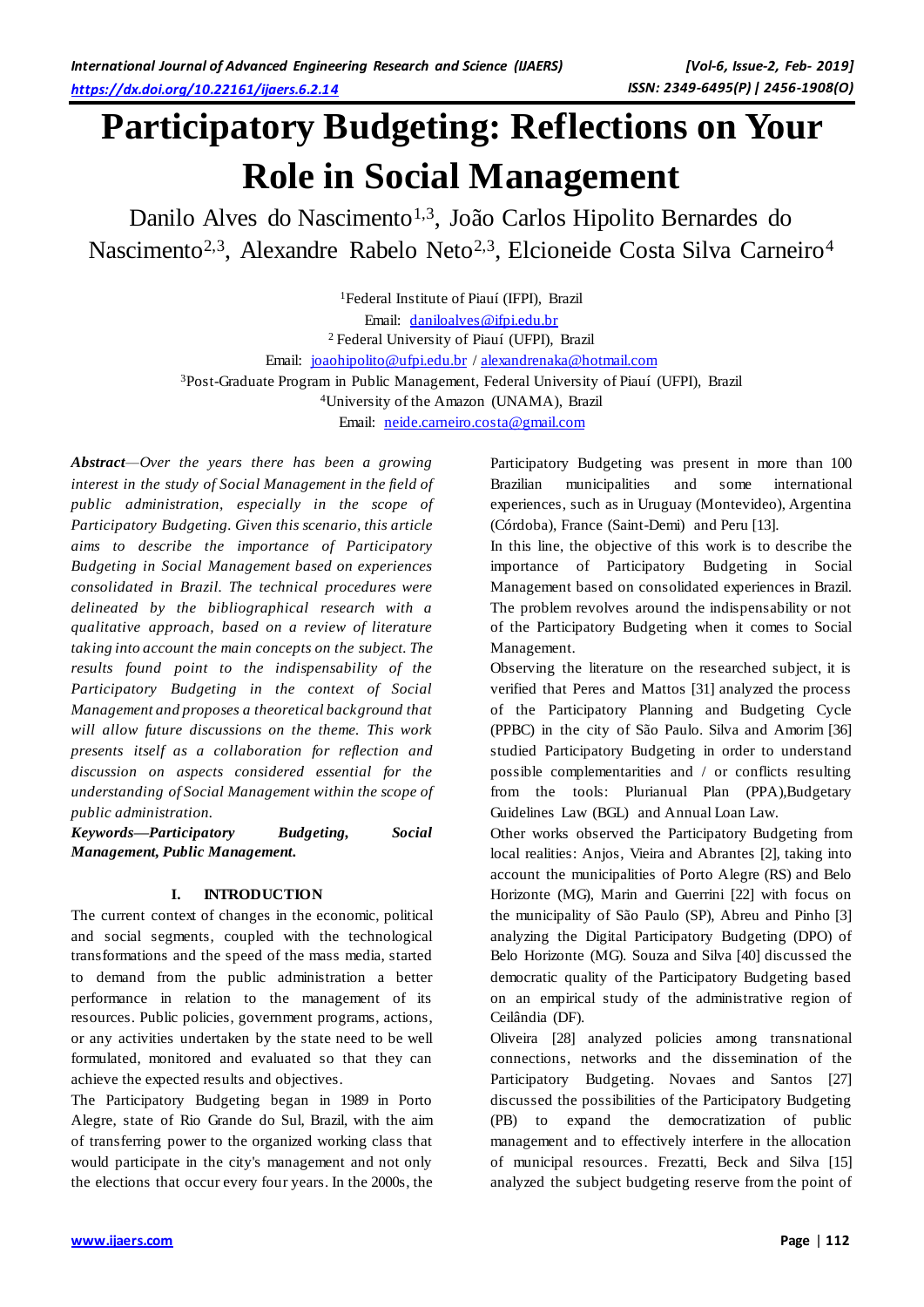# *International Journal of Advanced Engineering Research and Science (IJAERS) [Vol-6, Issue-2, Feb- 2019]*

view of rhetoric, in an approach of interpretative approach.

In the international literature the Social Management has already been studied as a practice of concertation of the problems arising from the implementation of a governmental program [26]. Within the Brazilian context, Theodosius [42] analyzed the collaborative interactions that are established between the actors of the State, civil society organizations and Social Management. Drumond, Silveira and Silva [9] verified a hybridism of elements characteristic of public administration models: bureaucratic, managerial and societal, with predominance

of the latter in Brazilian public policies. Part of the existing literature studied Social Management linked to innovation, as in the case of Silva and Pacheco [35] who sought to highlight the convergences and divergences between theories of Social Management and social innovation. Silva et al. [34] studied the presence of attributes of Social Management as deliberative democracy, intersubjectivity and dialogicity. Garcia [16] identified several gaps and limitations in the understanding on the public sphere by studies in the field of Social Management.

The present research is justified by the lack of literature in the literature on the interaction between Participatory Budgeting and Social Management. The Participatory Budgeting, as an indispensable instrument of Social Management, has not received the deserved attention from the academic community.

This article is divided into four sections. The first section is introductory. The second section presents a brief review of the literature on Budgeting and Social Management. In the third section the methodology used in the work is presented. The fourth section presents the final considerations, where the limitations of the study are recognized, as well as the opportunities for the development of future research related to the topic.

# **II. REVIEW OF LITERATURE**

# **Participatory Budgeting**

Initially, it becomes necessary to conceptualize public budget, before speaking about Participatory Budgeting. This study sought in the literature concepts ranging from 1991 to 2010, as a way to enable a greater understanding of the theme, as shown in Table 1.

*Table. 1: Budgeting Concepts (Authors, 2019).*

# **Concepts**

*"It is an instrument of control of the Legislative Power over the Executive Power, in the constitutional form" [18].*

*"(...)the budget is a formal law, which only provides for public revenues and authorizes expenditures, without creating subjective rights and without*  *modifying tax and financial laws (...)"[43]. "The purpose of the budget is to present a financing plan and to provide detailed information about it, thus presenting itself as a planning tool" [23].*

*"The budget is a formal authorization and an instrument of planning, and it is up to the ruler, in the face of unforeseen or exceptional situations ..." [30].*

*"The budget will establish who will be responsible for paying the expenses, how much the government will collect from society, as well as determine what will be done and who will be the beneficiaries of these investments"[24].*

*"The public budget is characterized by having a multiplicity of political, legal, accounting, economic, financial, administrative aspects. Its concept has undergone significant changes over time [...]"[17].*

*"The public budget is a document that gives authorization to receive and to spend financial resources," and "be linked to planning activities" [19]. "The budget stands out as a law directed to the Public Administration, imposing on it duties, whose nonobservance can generate the sanctions of political intervention and configuration of crime of responsibility" [20].* 

The origin of the public budget goes back to the days of old, when the king or emperor was the state itself. There was no distinction between the private and the public, with the growth of the state it became necessary to organize their revenues and expenses better, and thus the public budget. Its importance for the balance of antagonistic interests around power only increased with its improvement [32].

The public budget is an extremely important instrument of action for the study of decision-making in public policies, it is perceived that the budget is a structuring instrument of governmental action, since this instrument is a filter for analyzing the feasibility of executing the public policies [1].

Due to the financial crisis, in the 1980s, there was great international pressure on Brazil's budgeting process. Governments would begin to seek a leaner, more effective and efficient management model, a state reform as close as possible to the managerial model. The inclusion of the budget in the national charter was the result of this pressure, which was due to an improvement in the implementation of public resources [38].

Cavalcante [7] states that the budget is a process of choosing between several demands and that even in the best times, public resources are not enough to meet all the demands. It is then up to the Executive Power to define priorities, expressly or indirectly. Preparing a budget is an extremely complex, tense and controversial task, since countless actors and interests are involved.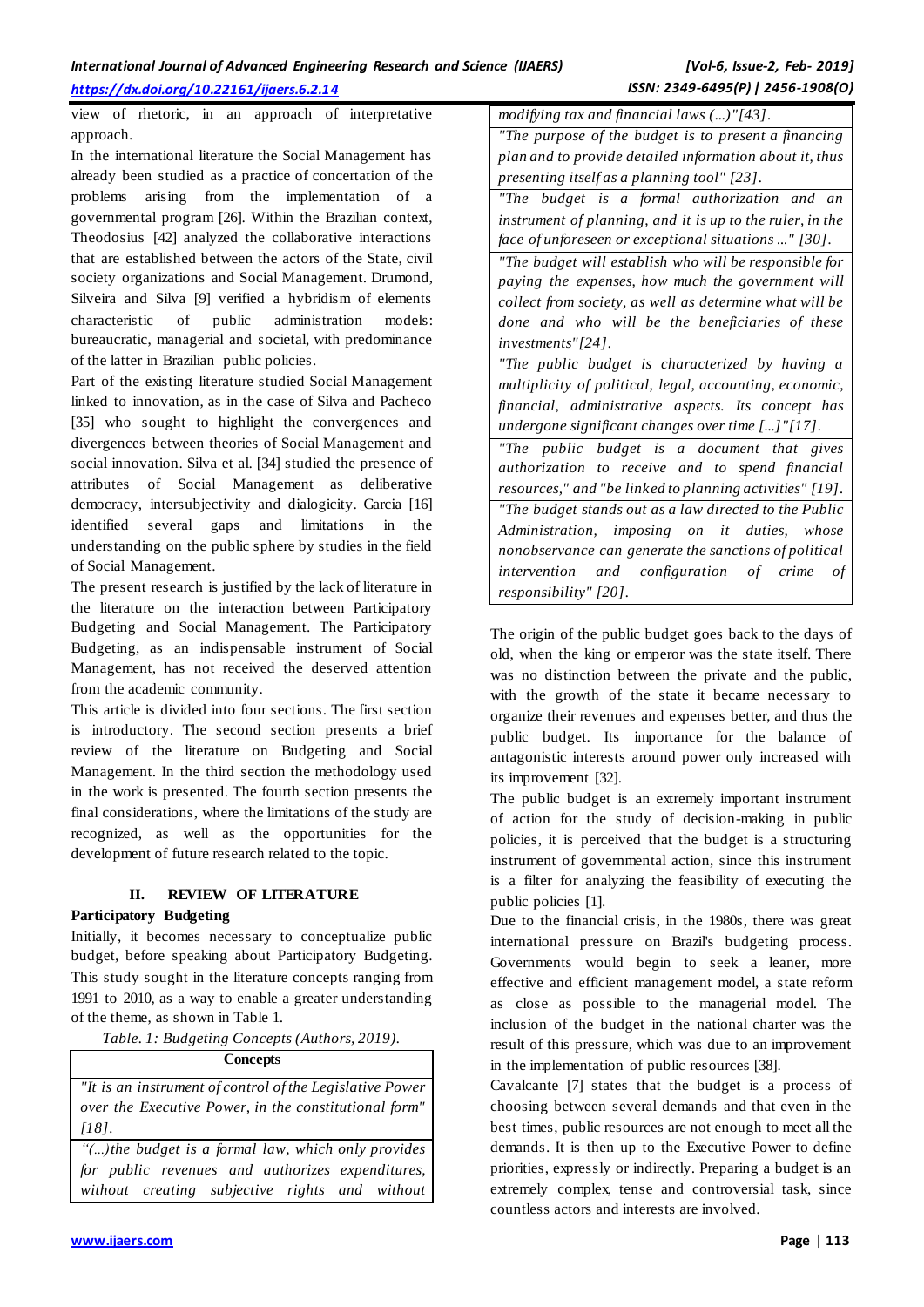| International Journal of Advanced Engineering Research and Science (IJAERS) |  |  |
|-----------------------------------------------------------------------------|--|--|
| https://dx.doi.org/10.22161/ijaers.6.2.14                                   |  |  |

In turn, the Participatory Budgeting created in 1989 was a first experience of social participation in local governments implemented in Brazil, a policy that has gained prominence in the international scenario, nowadays the Participatory Budgeting is present in more than 2,500 cities in the world. The UN in 1996 considered the Participatory Budgeting of Porto Alegre as one of the 40 best urban management experiences in the world, an experience that was later also recognized by the World Bank [28].

The example of Porto Alegre was a model of public administration that broke with the authoritarian and patrimonial tradition, the direct participation of the population from the preparation to the budgetary implementation was one of the strategies used to consolidate this policy. A common feature of the Participatory Budgeting processes in Porto Alegre and the others, including the successful experience of Belo Horizonte, is the existence of regional assemblies, a practice common to the community movements and popular mobilizations of the 1970s and 1980s that sought to expand participation [27].

It is difficult to find in the literature a unique definition of Participatory Budgeting, due to the innumerable experiences and different contexts of its existence. Although it is possible to raise some fundamental characteristics in its process: participatory arrangement, decision-making system, democratic form, a political institution, participatory mechanism, governmental process involving participatory democracy, deconcentration of the decision-making power of the State, executive power for the citizen, the intervention of the citizen in the budgeting allocation and the priorities of the governmental action [40].

#### **Social Management**

Since there is no consensus regarding the conceptualization of Social Management, this section of the paper sought to structure a theoretical framework as a form of support and grounding on the theme researched before history.

Several researchers are striving to define the concept of Social Management, as well as research on experiences and theoretical studies on the field itself [25]. The field of interest of Social Management has developed in the Brazilian context since the period of the country's redemocratization, and has been put into practice as an alternative model of public management by social movements, left-wing parties and nongovernmental organizations [29].

Social management can be conceptualized, at its heart, from collective decision-making, without the use of coercion, based on dialogue and enlightened

understanding as process, transparency of acts as a presupposition and emancipation as the ultimate goal [5].



*Fig.1: Elements of Social Management, 2012 [4].*

In Figure 1 the main constituent elements of Social Management are evident, whether in the public or private sphere, such elements as democratic values, participation, justice, equity, social welfare and dialogue are essential.

Esse movimento de Gestão Social buscou a ampliação da participação cidadã, a discussão de problemas coletivos de cunho social e garantia de direitos, tendo seu ápice nos anos 80. Nessa década apareceram as primeiras experiências que buscavam romper com a centralização e a postura autoritária entre Estado e sociedade [29].

From the 90's began the discussion about Social Management in the academic environment, when researchers perceived in Social Management a possibility of innovation in the fields of research and teaching of Administration [4]. Institutions such as FGV, UFRGS, UFBA, USP and PUC-SP are some of the pioneers to explore this theme [5].

Social Management presents itself as a space for action by civil society, and the way of management is practiced by organizations that do not belong to the market or to the State. Such organizations do not have economic objectives, configuring themselves only as a means to reach the main goal, which can be linked to culture, politics, ecology, or according to the nature of each organization's performance. The term Social Management came to be widely used to denominate social practices originating not only from the governmental sphere, but from non-governmental organizations and even from companies that started to have concern regarding their social responsibility<sup>[12]</sup>.

Table.2: shows the evolution of the concept of Social Management over time:

*Table. 2: Concepts of Social Management (Authors,* 

*2019).*

**Concepts**

*"Social management refers to the actions" that intervene in the different areas of social life to meet the*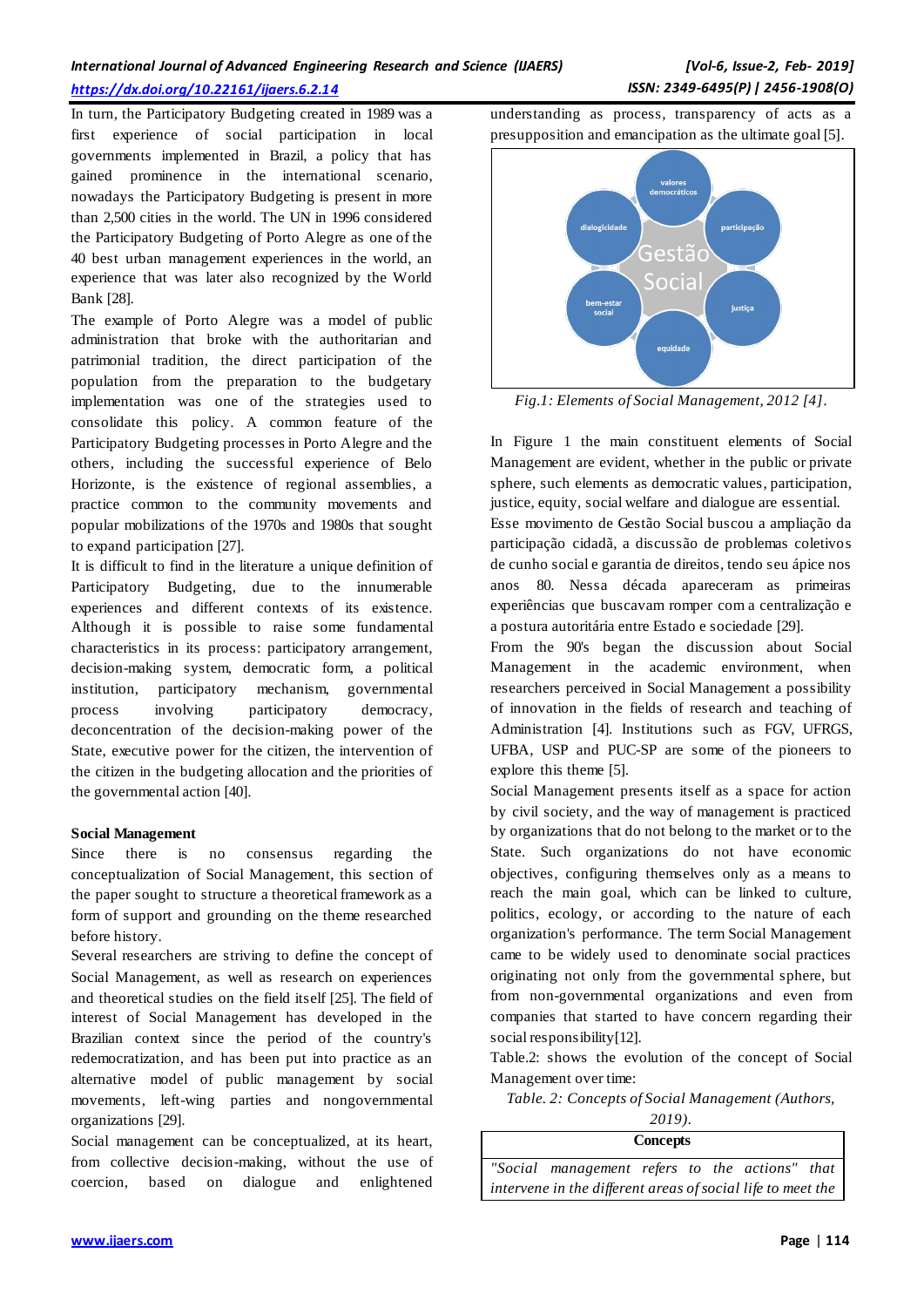# *International Journal of Advanced Engineering Research and Science (IJAERS) [Vol-6, Issue-2, Feb- 2019]*

*needs of the population, ranging from the issue of "abandoning children" to the issue of the labor crisis"[39].*

*"The transformation of society, where economic activity becomes the means and social welfare the end of development" [8].*

*"Social management is, in fact, the management of the demands and needs of citizens. Social policy, social programs, projects are channels and responses to these needs and demands "[6].*

*"A process of mediation that articulates multiple levels of individual and local power" [10].*

*"A set of social processes with the potential to enable emancipatory and transformative societal development" [21].*

*"Social management refers to what is elaborated in a public space, be it state or corporate, or even, at the confluence between them, represented in the articulation between State and society" [12].*

*"As the dialogical management process in which decision-making authority is shared between the participants of the action [...]" [41].* 

*"Social management can be defined as that oriented to social (as purpose) and social (as process), guided by principles of ethics and solidarity" [11].*

*"[...] it is a field of knowledge in construction in an even preliminary stage in which the multidisciplinary character prevails, tending to interdisciplinarity" [4]. "Social management, [...] refers to a process in which individuals themselves become social subjects,* 

*expressing in their acts of language their demands and desires, and bringing the State closer to the true sense of the "social" that walks together with public management "[14].*

# **III. METHODOLOGY**

The research adopted a qualitative approach, being the data obtained through bibliographic research in the platforms 'spell' and 'academic google', using as keywords the following terms: "Participatory Budgeting"; and "Social Management". As a temporal criterion, we worked with the period of the last 10 years (the filter from October/2008 to October/2018).

As for qualitative research, the bibliographic review is not limited only to the initial stage, but plays a role of extreme importance throughout the research. The need to search for literature was also detected in books, dissertations and theses to broaden the basis of the research.

According to Severino [33], the bibliographic research are studies conducted through available and properly published records of previous research, which address the proposed theme. In addition, it provides a better understanding of the phenomena and contributes to new readings, being possible through the theoretical basis chosen

From the methodological point of view, we sought to study and understand the main parameters and form of application employed in the studies found. Thus the present work is inserted in the perspective of contributing to the development of the thematic under analysis.

# **IV. CONCLUSION**

The evidences identified in this study point to the need to implement the Participatory Budgeting in the context of Social Management. From this, public management can be more effective in combating the problems and dilemmas faced by public administration.

It is worth emphasizing, within the time frame of this research, the importance of understanding the issue of Participatory Budgeting in a society that is increasingly complex and full of latent social problems, where it is still possible to find public managers with a high degree of centralization of decisions and with projects that are not subject to any type of evaluation, thus losing its effectiveness.

Therefore, the Participatory Budgeting becomes an indispensable instrument for Social Management, and some adjustments are still needed by the public administration for an efficient use, due to its complexity.

Finally, this work brings a reflection on aspects considered essential for the understanding of Social Management as a model of public administration and proposes as future works, studies that can further enrich the subject addressed, as well as investigate the existence of applied Social Management cases in Brazil.

# **REFERENCES**

- [1] Abreu, C. R.; Câmara, L. M. "O orçamento público como instrumento de ação governamental: uma análise de suas redefinições no contexto da formulação de políticas públicas de infraestrutura". *Revista de Administração Pública*, Rio de Janeiro, v. 49, p. 73-90, 2015.
- [2] Anjos, D. A.; Vieira, M. A.; Abrantes, L. A. "Participação social na elaboração do orçamento público municipal: uma análise do orçamento participativo de Porto Alegre (RS) e Belo Horizonte (MG)". *Revista Gestão & Conexões*, Vitória (ES), v. 6, n. 2, 2017.
- [3] Abreu, J. C. A.; Pinho, J. A. G. "Sentidos e significados da participação democrática através da Internet: uma análise da experiência do Orçamento Participativo Digital". *Rev. Adm. Pública*, Rio de Janeiro, v. 48, p. 821-846, 2014.
- [4] Araújo, E. T. "*(In) consistências da gestão social e seus processos de formação: um campo em*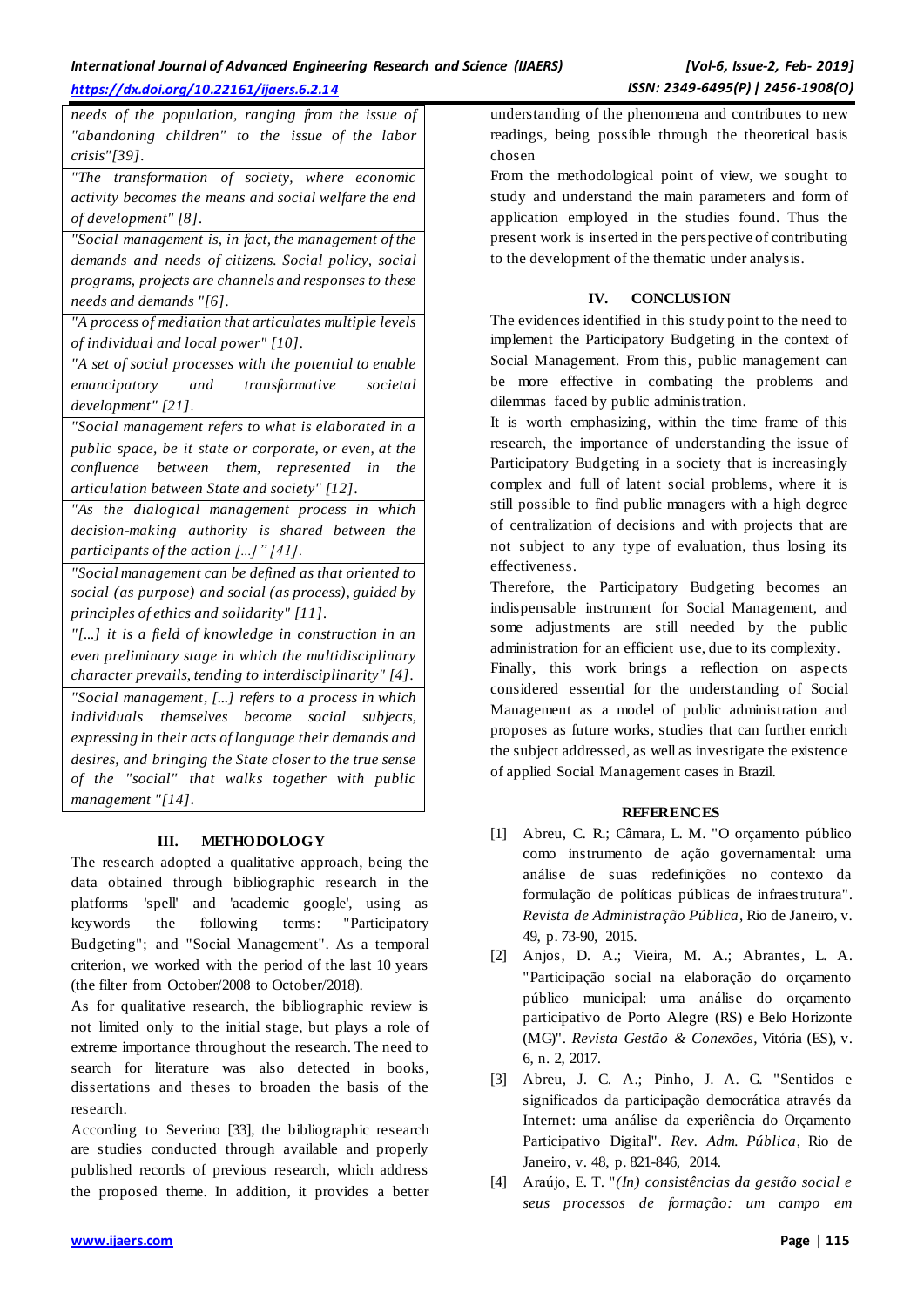*construção*". 2012. Tese (Doutorado em Serviço Social) - Pontifícia Universidade Católica de São Paulo, São Paulo, 2012.

- [5] Cançado, A. C.; Pereira, J. R.; Tenório, F. G. "*Gestão Social:* epistemologia de um paradigma". Curitiba: Editora CRV, 2013.
- [6] Carvalho, M. C. B. "*Gestão social:* alguns apontamentos para o debate". In: RICO e RAICHELIS (Orgs.) Gestão Social: uma questão em debate. São Paulo: EDUC, 1999.
- [7] Cavalcante, P. L. "O Plano Plurianual: resultados da mais recente reforma do Planejamento e Orçamento no Brasil". *Revista do Serviço Público*, Brasília, v. 58, p. 129-150, 2007.
- [8] Dowbor, L. "*A gestão social em busca de paradigma*". In: RICO, Elizabeth de Melo; RAICHELIS, Raquel (Orgs.). Gestão social – uma questão em debate. São Paulo: Educ/IEE/PUCSP, 1999.
- [9] Drumond, A. M.; Silveira; S. F. R.; Silva, E. A. "Predominância ou coexistência? Modelos de administração pública brasileira na Política Nacional de Habitação". *Rev. Adm. Pública*, Rio de Janeiro, v. 48, p. 3-25, 2014.
- [10] Fischer, T. "*Poderes locais, desenvolvimento e gestão:* introdução a uma agenda". In: FISCHER, Tânia. Gestão do Desenvolvimento e Poderes Locais. Salvador: Casa da Qualidade, 2002.
- [11] Fischer, T. et al. "*Simultaneamente interdisciplinar e profissional:* desafios do Programa de Desenvolvimento e Gestão Social da UFBA". In: PHILIPPI Jr., Arlindo e SILVA NETO, Antonio J. (eds.) Interdisciplinaridade em ciência, tecnologia e inovação. Brasília: São Paulo: Manole, 2010.
- [12] França Filho, G. C. "Definindo Gestão Social". *In: Encontro Nacional de Pesquisadores em Gestão Social*, I, 23 a 25/05/2007, Juazeiro do Norte/CE. Anais..., 2008.
- [13] Franzese, C.; Pedroti, P. M. "Limites e possibilidades do orçamento participativo: para além da retórica". *Rev. Adm. Pública*, Rio de Janeiro, v. 39, p. 207-31, 2005.
- [14] Freitas, A. F.; Freitas, A. F.; Ferreira, M. A. M. "Gestão social como projeto político e prática discursiva". *Cadernos da Escola Brasileira de Administração Pública e de Empresas da Fundação Getulio Vargas*, v. 14, n. 2, p. 278, 2016.
- [15] Frezatti, F.; Beck, F.; Silva, J. O. "Percepções Sobre a Criação de Reservas Orçamentárias em Processo Orçamentário Participativo". *Revista de Educação e Pesquisa em Contabilidade*. Brasília, v. 7, n. 4, p. 335-354, 2013.
- [16] Garcia, A. S. et al. "Aprofundamento das esferas públicas para a gestão social: caminhos para uma

reconstrução empírico-descritiva e normativa". *Cadernos da Escola Brasileira de Administração Pública e de Empresas da Fundação Getulio Vargas*, v. 16, nº 2, Rio de Janeiro, 2018.

- [17] Giacomoni. J. "Orçamento Público". 14ª. Ed. Atlas: São Paulo, 2001.
- [18] Habckost, F. T. S. "*Contabilidade governamental:* uma abordagem prática". 1. ed. Porto Alegre: Sagra, 1991.
- [19] Haddad, R. C.; Mota, F. G. L. "*Contabilidade pública"*. – Florianópolis: Departamento de Ciências da Administração / UFSC; [Brasília]: CAPES: UAB, 2010.
- [20] Leite, H. F. "*Autoridade da lei orçamentária*". Porto Alegre: Livraria do Advogado, 2011.
- [21] Maia, M. "Gestão Social reconhecendo e construindo referenciais". *Revista Virtual Textos & Contextos*, nº 4. Rio Grande do Sul: PUC, 2005.
- [22] Marin, P. L.; Guerrini, A. W. "Participação na cidade de São Paulo no período de 2001 a 2016: do orçamento participativo ao programa de metas ". *Revista Brasileira de Políticas Públicas e Internacionais*, v.2, n.1, p. 109-128, 2017.
- [23] Matias-Pereira, J. "*Finanças públicas:* a política orçamentária no Brasil". 3.ed. São Paulo: Atlas, 2006.
- [24] Matias-Pereira, J. "*A política orçamentária no Brasil*". 5ª. Ed. São Paulo: Atlas, 2010.
- [25] Menon, I.; Coelho, F. S. "Gestão Social como Campo do Saber no Brasil: uma análise de sua produção científica pela modelagem de redes sociais (2005-2015)". *In: VII Encontro Nacional de Administração Pública e Governo (EnAPG), 2016*, São Paulo. Anais do VII EnAPG, 2016.
- [26] Nebot, C. P. "La gestión social del residencial José Rodrigues de Sousa creado por el programa brasileño de vivienda "minha casa, minha vida"". *Revista Eletrônica Gestão & Sociedade*. v.12, n.33, p. 2603-2628, 2018.
- [27] Novaes, F. S.; Santos, M. E. P. "O Orçamento Participativo e a democratização da gestão pública municipal: a experiência de Vitória da Conquista (BA)". *Rev. Adm. Pública*, Rio de Janeiro, v. 48, p.797-820, 2014.
- [28] Oliveira, O. P. "Promovendo conexões transnacionais: As redes e a difusão do Orçamento Participativo". *Revista Brasileira de Políticas Públicas e Internacionais*, v.2, n.1, p. 04-35, 2017.
- [29] Paula, A. P. P. "Administração Pública Brasileira Entre o Gerencialismo e a Gestão Social". CEPEAD-UFMG. *Revista de Administração de Empresas RAE debate*. v. 45, n. 1. São Paulo, 2005.
- [30] Pascoal, V. F.. "*Direito financeiro e controle externo:* teoria, jurisprudência e 400 questões ". 6.